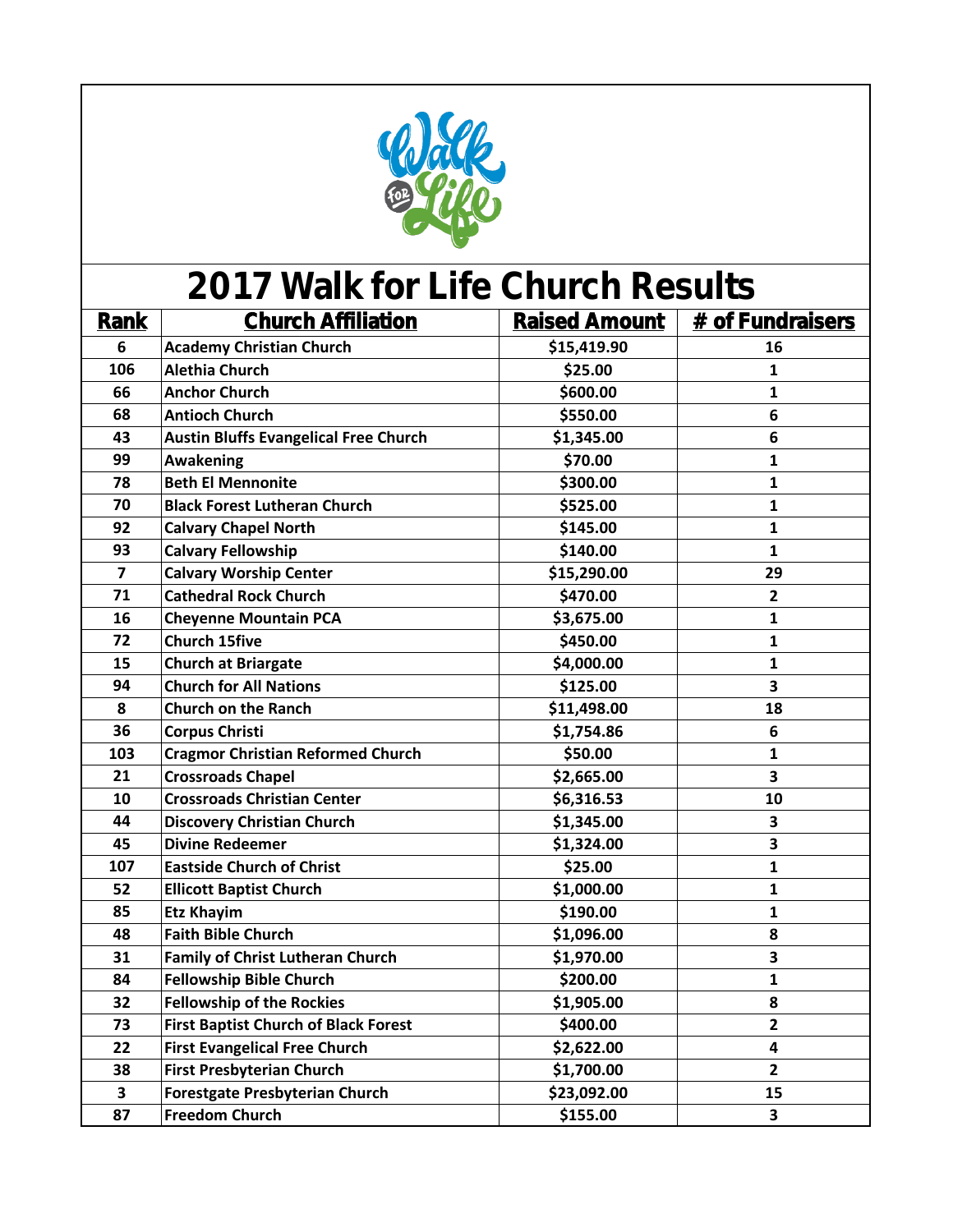

| <b>Rank</b> | <b>Church Affiliation</b>              | <b>Raised Amount</b> | # of Fundraisers |
|-------------|----------------------------------------|----------------------|------------------|
| 88          | <b>Friendship Assembly of God</b>      | \$150.00             | 1                |
| 25          | <b>Front Range Alliance Church</b>     | \$2,430.00           | 11               |
| 83          | <b>Gethsemane Christian Fellowship</b> | \$235.00             | $\overline{2}$   |
| 13          | <b>Grace Bible Church</b>              | \$4,675.00           | 10               |
| 55          | <b>Grace Brethren Church</b>           | \$917.00             | $\overline{2}$   |
| 76          | <b>Heart of Worship Ministries</b>     | \$376.00             | $\mathbf{2}$     |
| 42          | <b>Heritage Baptist Church</b>         | \$1,375.00           | $\mathbf{1}$     |
| 61          | <b>High Country Baptist</b>            | \$720.00             | $\mathbf{1}$     |
| 37          | <b>Holy Apostles Catholic Church</b>   | \$1,715.00           | 4                |
| 89          | <b>Holy Cross Lutheran Church</b>      | \$150.00             | $\mathbf{1}$     |
| 26          | <b>Holy Trinity Church</b>             | \$2,385.00           | 8                |
| 108         | <b>Home Church</b>                     | \$20.00              | $\mathbf{1}$     |
| 30          | <b>Hope Church</b>                     | \$2,027.00           | 4                |
| 86          | Iglesia Nueva Vida                     | \$175.00             | $\overline{2}$   |
| 81          | Incline                                | \$275.00             | 3                |
| 46          | <b>International Anglican Church</b>   | \$1,215.00           | $\mathbf{1}$     |
| 90          | <b>Kairos: A College-aged Ministry</b> | \$150.00             | 4                |
| 11          | Little Log Church                      | \$6,285.00           | 12               |
| 24          | <b>Living Hope Church</b>              | \$2,465.00           | 3                |
| 58          | <b>Medallion Chapel</b>                | \$780.00             | $\mathbf{1}$     |
| 54          | <b>Meridian Point Church</b>           | \$970.00             | $6\phantom{1}6$  |
| 27          | <b>Messiah's Way Fellowship</b>        | \$2,150.00           | $\overline{2}$   |
| 47          | <b>Monument Community Presbyterian</b> | \$1,185.00           | $\mathbf{1}$     |
| 79          | <b>Monument Hill Church</b>            | \$300.00             | $\mathbf{1}$     |
| 23          | <b>Mountain Springs Church</b>         | \$2,610.00           | 9                |
| 95          | <b>Mountain View Church of Christ</b>  | \$100.00             | $\mathbf{1}$     |
| 17          | <b>New Life Church</b>                 | \$3,345.00           | 12               |
| 35          | <b>New Life Downtown</b>               | \$1,755.00           | 5                |
| 62          | <b>Northeast Bible Chapel</b>          | \$660.00             | $\mathbf{1}$     |
| 96          | <b>NorthWord Church</b>                | \$100.00             | $\overline{2}$   |
| 34          | <b>Norwood Bible Church</b>            | \$1,880.00           | 4                |
| 97          | <b>Our Lady of the Pines</b>           | \$100.00             | $\mathbf{1}$     |
| 57          | Pax Christi Catholic Church            | \$800.00             | $\mathbf{1}$     |
| 67          | <b>Pikes Peak Christian Church</b>     | \$575.00             | $\mathbf{2}$     |
| 80          | <b>Pikes Peak Church of Christ</b>     | \$300.00             | $\mathbf{1}$     |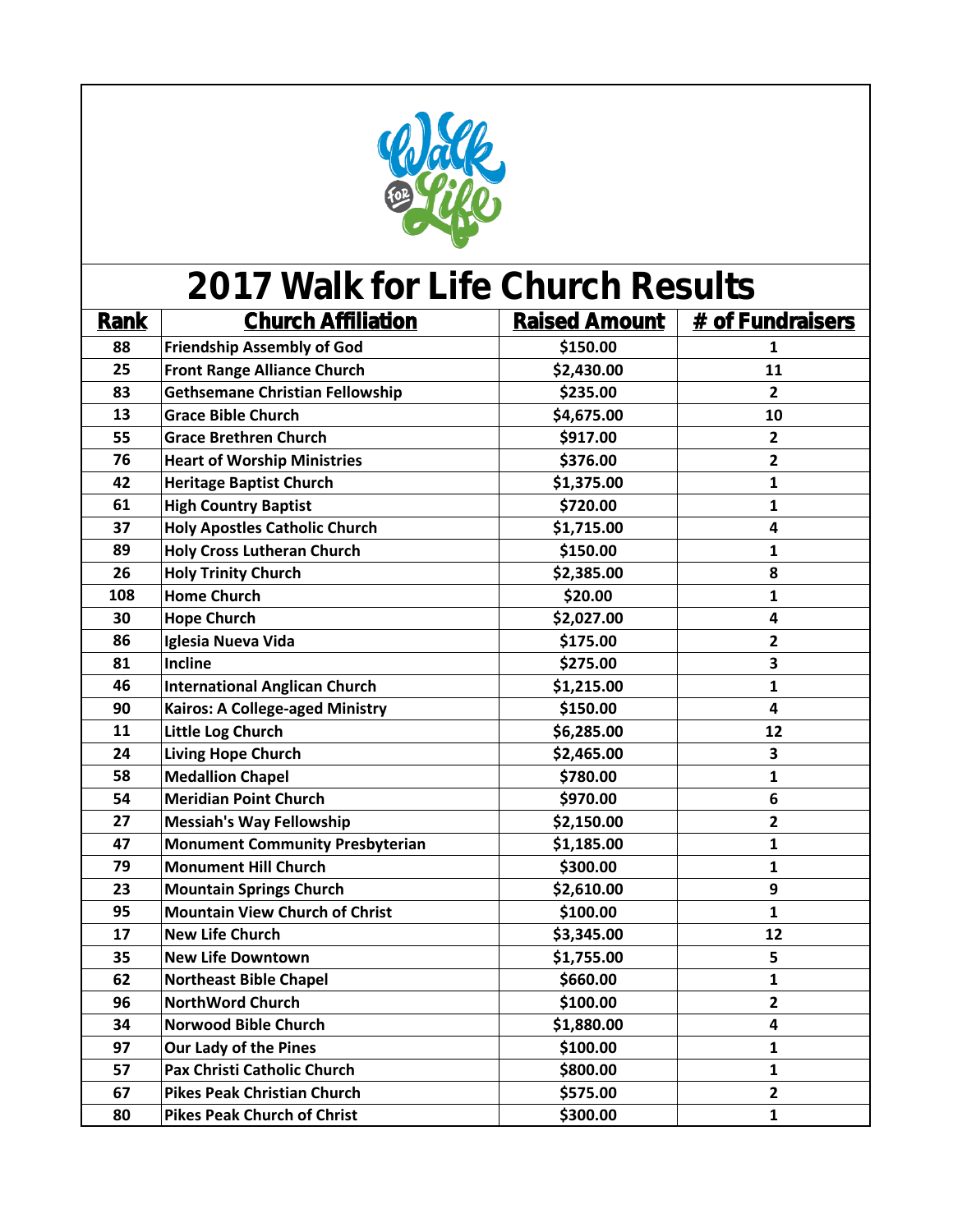

| Rank           | <b>Church Affiliation</b>                   | <b>Raised Amount</b> | # of Fundraisers |
|----------------|---------------------------------------------|----------------------|------------------|
| 49             | <b>Plum Creek Chapel</b>                    | \$1,055.00           | 1                |
| 5              | <b>Pulpit Rock Church</b>                   | \$16,635.00          | 18               |
| 29             | <b>Radiant Church</b>                       | \$2,087.00           | 9                |
| 101            | <b>Restoration Church</b>                   | \$60.00              | $\mathbf{1}$     |
| 59             | <b>RISE Church</b>                          | \$780.00             | 9                |
| 28             | <b>Rock Family Church</b>                   | \$2,141.00           | 5                |
| 60             | <b>Rock of Ages Lutheran</b>                | \$770.00             | $\overline{2}$   |
| 74             | <b>Rockrimmon Church</b>                    | \$400.00             | $\mathbf{1}$     |
| 4              | <b>Rocky Mountain Calvary</b>               | \$22,253.00          | 38               |
| 53             | <b>Rocky Mountain Christian Center</b>      | \$1,000.00           | $\mathbf{1}$     |
| 91             | <b>Sacred Heart</b>                         | \$150.00             | $\mathbf{1}$     |
| 69             | <b>Salem Baptist Church</b>                 | \$533.00             | 1                |
| 104            | <b>Southside Bible Church</b>               | \$50.00              | $\mathbf{1}$     |
| 39             | <b>Springs First Church of the Nazarene</b> | \$1,665.00           | 3                |
| 77             | <b>Springs Journey Church</b>               | \$330.00             | $\overline{2}$   |
| 56             | <b>St. Dominic's</b>                        | \$892.00             | 6                |
| 19             | <b>St. Francis of Assisi</b>                | \$3,075.00           | 6                |
| 75             | St. Gabriel The Archangel Catholic Church   | \$385.00             | 3                |
| 102            | St. James                                   | \$55.00              | $\mathbf{1}$     |
| 105            | St. Joseph Church                           | \$50.00              | $\mathbf{1}$     |
| 12             | <b>St. Michael's (Calhan)</b>               | \$5,502.00           | 5                |
| 20             | <b>St. Patrick's Catholic Church</b>        | \$2,764.00           | 6                |
| 9              | <b>St. Paul Catholic Church</b>             | \$9,245.00           | 5                |
| 11             | St. Peter Catholic Church, Monument         | \$6,285.00           | 9                |
| 41             | <b>Sunnyside Christian Church</b>           | \$1,430.00           | $\boldsymbol{6}$ |
| 33             | <b>The Gathering</b>                        | \$1,905.00           | $\mathbf{2}$     |
| 82             | <b>The Road Less Traveled</b>               | \$250.00             |                  |
| 50             | <b>Timberline Baptist Church</b>            | \$1,050.00           | 1                |
| 14             | Vanguard                                    | \$4,189.00           | $6\phantom{1}6$  |
| 18             | <b>Victory World Outreach</b>               | \$3,170.00           | $\mathbf{1}$     |
| $\overline{2}$ | <b>Village Seven Presbyterian</b>           | \$24,849.82          | 50               |
| 40             | <b>Vista Grande Baptist Church</b>          | \$1,660.00           | $\mathbf{2}$     |
| 98             | <b>Vista Ridge Baptist Church</b>           | \$100.00             | $\mathbf{1}$     |
| 64             | <b>Widefield Community Bible Church</b>     | \$615.00             | $\mathbf{1}$     |
| 65             | <b>Woodland Park Church of The Nazarene</b> | \$605.00             | $\mathbf{1}$     |